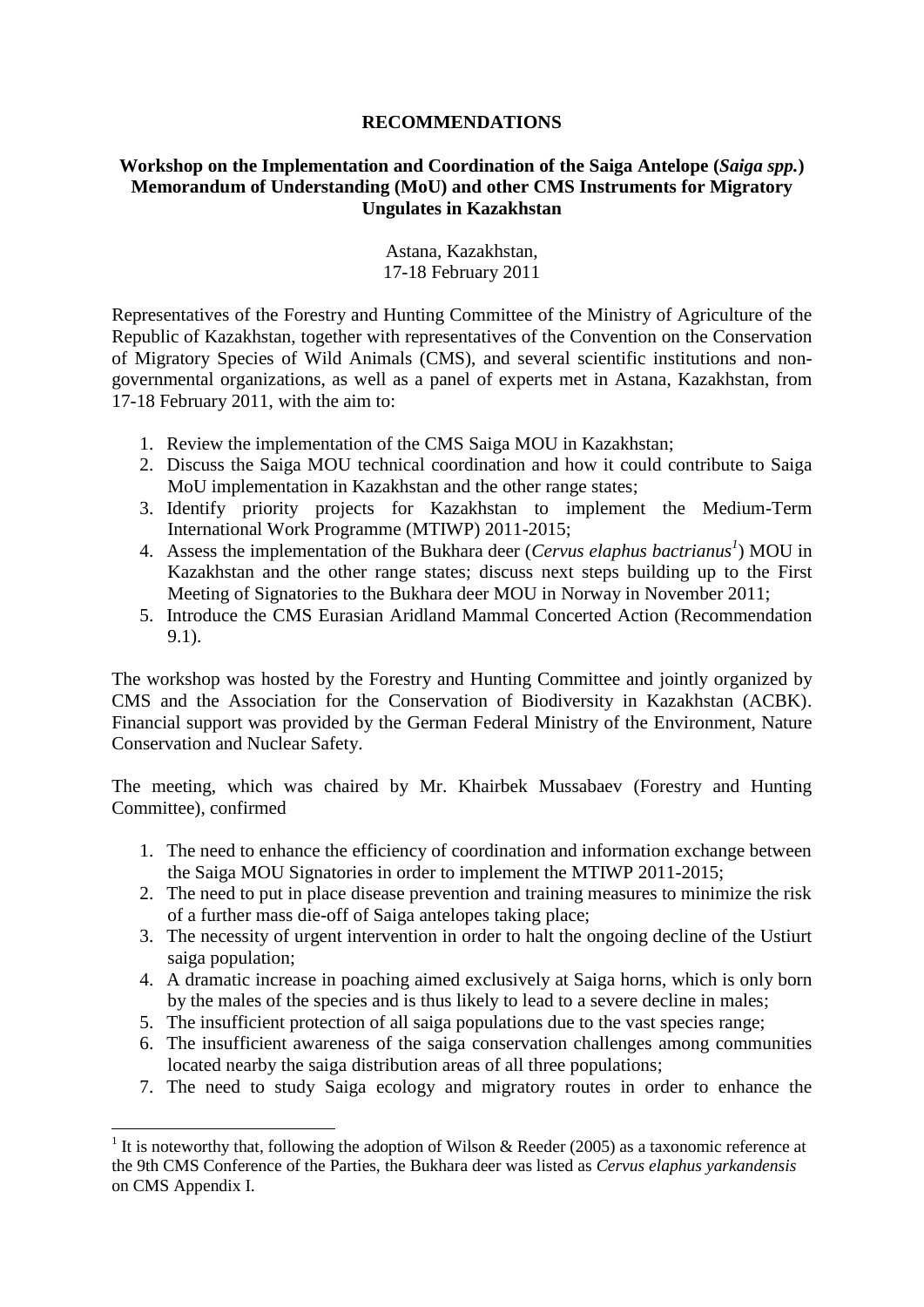conservation of the species.

With reference to the above mentioned objectives, the participants of the meeting:

1. Welcomed and supported the Saiga MOU coordination mechanism proposed by ACBK and the Saiga Conservation Alliance (SCA) and agreed to collaborate closely to ensure effective MOU coordination, for example by providing expert advice and sharing information.

2. Identified the following priority measures for the conservation of Saiga antelopes in Kazakhstan within the framework of the MTIWP 2011-2015:

- a) Development of a project on epidemiological and other research on saiga diseases to inform mitigation, control and action in the event of a disease outbreak or mass mortality episode (MTIWP: section 8.8); taking into account the concepts presented by Kazakhstan's Institute of Zoology, Institute of Human and Animal Physiology, Biosecurity Research Institute, and KazAgroInnovation JSC at the meeting;
- b) Making joint fundraising for this epidemiological project a priority;
- c) Extending the satellite telemetry programme, which is currently being successfully applied in Betpak-dala and initiated in Ustiurt, to the Ural population;
- d) Creating a protection coordination center under Okhotzooprom State Enterprise as a matter of urgency in Kazakhstan;
- e) Enhancing the relevant capacity of those agencies involved in the prevention of illegal trade and export of horns and horn products, such as customs;
- f) Creating economic incentives for local people to engage in saiga protection (MTIWP: 4.1, 4.3);
- g) Conducting further research into the ecology and behaviour of Saiga antelopes in order to improve conservation effectiveness in the long-term;
- h) Identification of critical sites for the Saiga antelope by seasons (e.g. calving, rutting, wintering sites, migration routes; see MTIWP sections 6.0);
- i) Encouraging game husbandry managers within the saiga range to engage in order to improve saiga protection;
- j) Enhancing the efficiency of the saiga census in all range by using consistent and coherent census techniques (MTIWP: 8.3, 8.5);
- k) Strengthening and expanding the existing protected area network for the conservation of Saiga antelopes.

## The participants further

3. Emphasized the need to discuss the conservation status of the Bukhara deer in all range states and suggest convening a separate technical meeting for this purpose in order to address issues such as the protection and restoration of critical habitat (riparian forests) and the release of captive bred animals.

4. Urged the member states of the Bukhara deer MOU, with assistance from the UNEP/CMS Secretariat, to submit to the Secretariat official national reports on the status of the Bukhara deer MOU implementation in their countries.

5. Invited the UNEP/CMS Secretariat to look into the possibility of involving Afghanistan